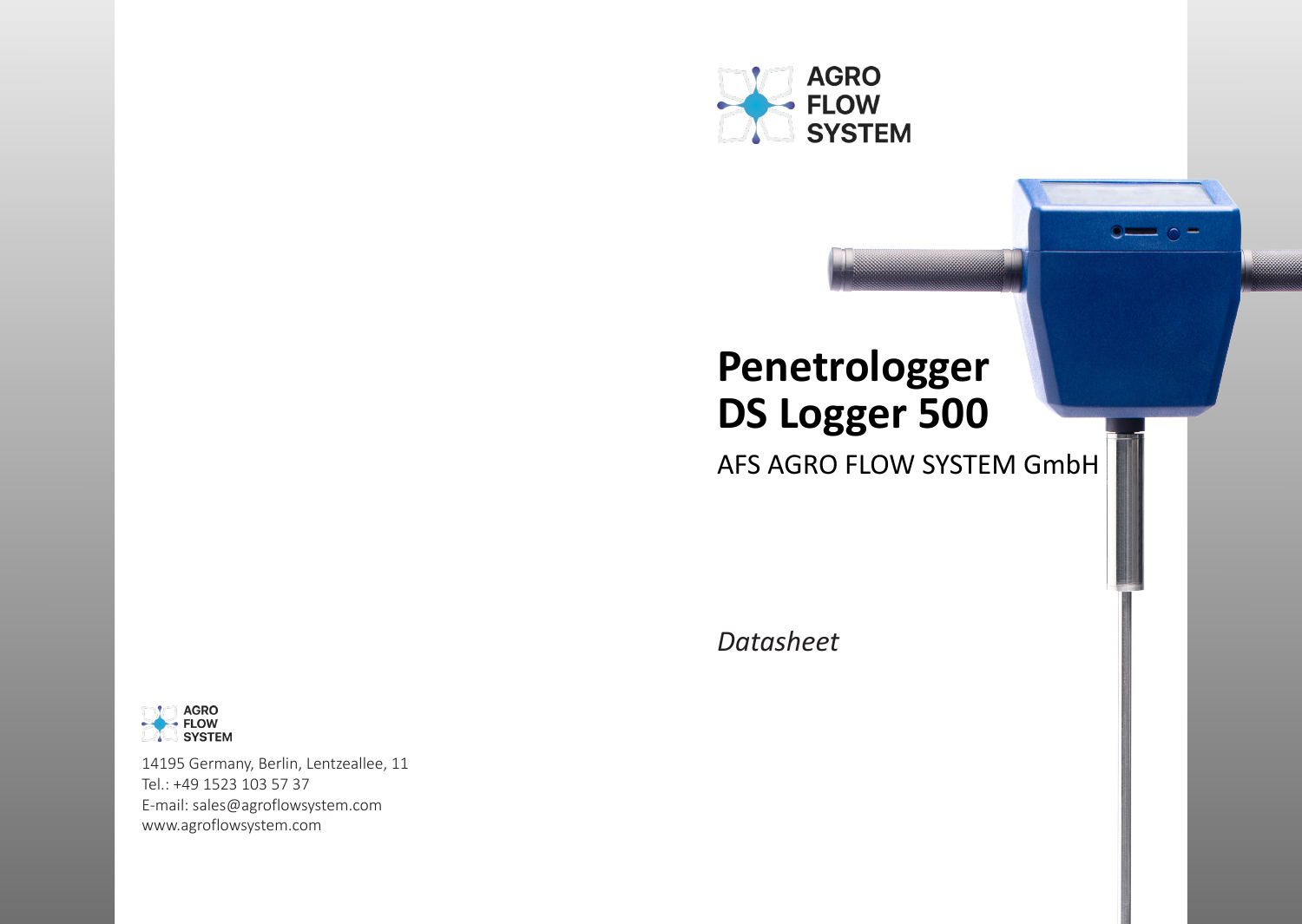# CONTENTS

| 1. | Description and Intended Use | 4  |
|----|------------------------------|----|
| 2. | Component parts              | 5  |
| 3. | Technical specifications     | 6  |
| 4. | Care and maintenance         | 8  |
| 5. | Usage conditions             | 8  |
| 6. | Safety measures              | 9  |
| 7. | <b>Note</b>                  | 9  |
| 8. | Warranty information         | 10 |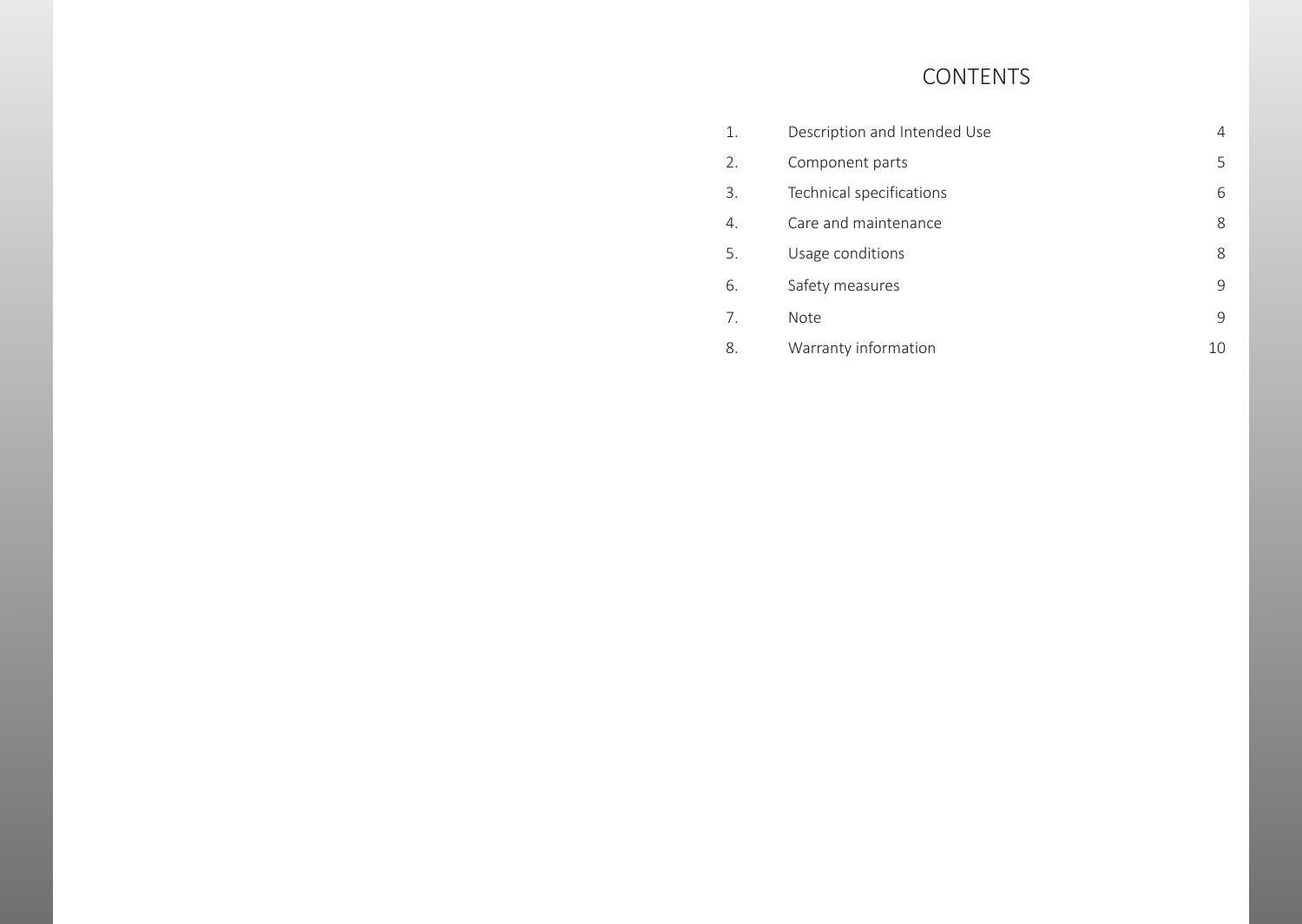# DESCRIPTION AND INTENDED USE

DS Logger 500 is a cross-functional device for measuring soil compaction, which helps identify and resolve not only the soil compaction problem but also holds general soil research to improve crop yields. DS Logger 500 can penetrate to a depth of 45 cm and measure electrical conductivity and soil moisture up to 60 cm. Widely used in agriculture to determine conditions for plant growth, to identify compacted layers of soil, such as layers below the plowing depth. Measuring before basic soil handling will help locate where and to what depth the layers of the soil are compacted. Use a penetrologger to evaluate the depth of the treated layer after the plowing.

Clear and intuitive device menu will facilitate the working process. The convenient settings menu allows you to select the tip type, the appropriate measurement units, menu language. Maps and graphs of measurements provide not only basic information, but also help you better analyze the data obtained during the measurement before you transfer It to your Personal AFS Account; compare data taken at different periods, but in the same area; monitor the problem points on the map.

With DS Logger 500 you can assign different types of tasks to workers at the relevant points and track the correctness of their performance. The internal memory of the measuring device can record data, eliminating the need for manual notes. With the integrated GPS module, coordinates, time and date of measurements are automatically recorded. The device menu is available in four languages: English, German, Italian and French. DS Logger 500 can synchronize files, upload them to the server, where they can be managed in Personal AFS Account; transfer tasks and field data, update the software via wireless and through a USB connection.

# COMPONENT PARTS

- 1. Penetrologger DS Logger 500
- 2. The depth reference plate
- 3. Datasheet and operations manual
- 4. Working rod (in parts)
- 5. USB cable
- 6. 2 conical tips  $\frac{1}{2}$  and  $\frac{3}{4}$ "
- 7. Charger
- 8. Case for storage and transportation

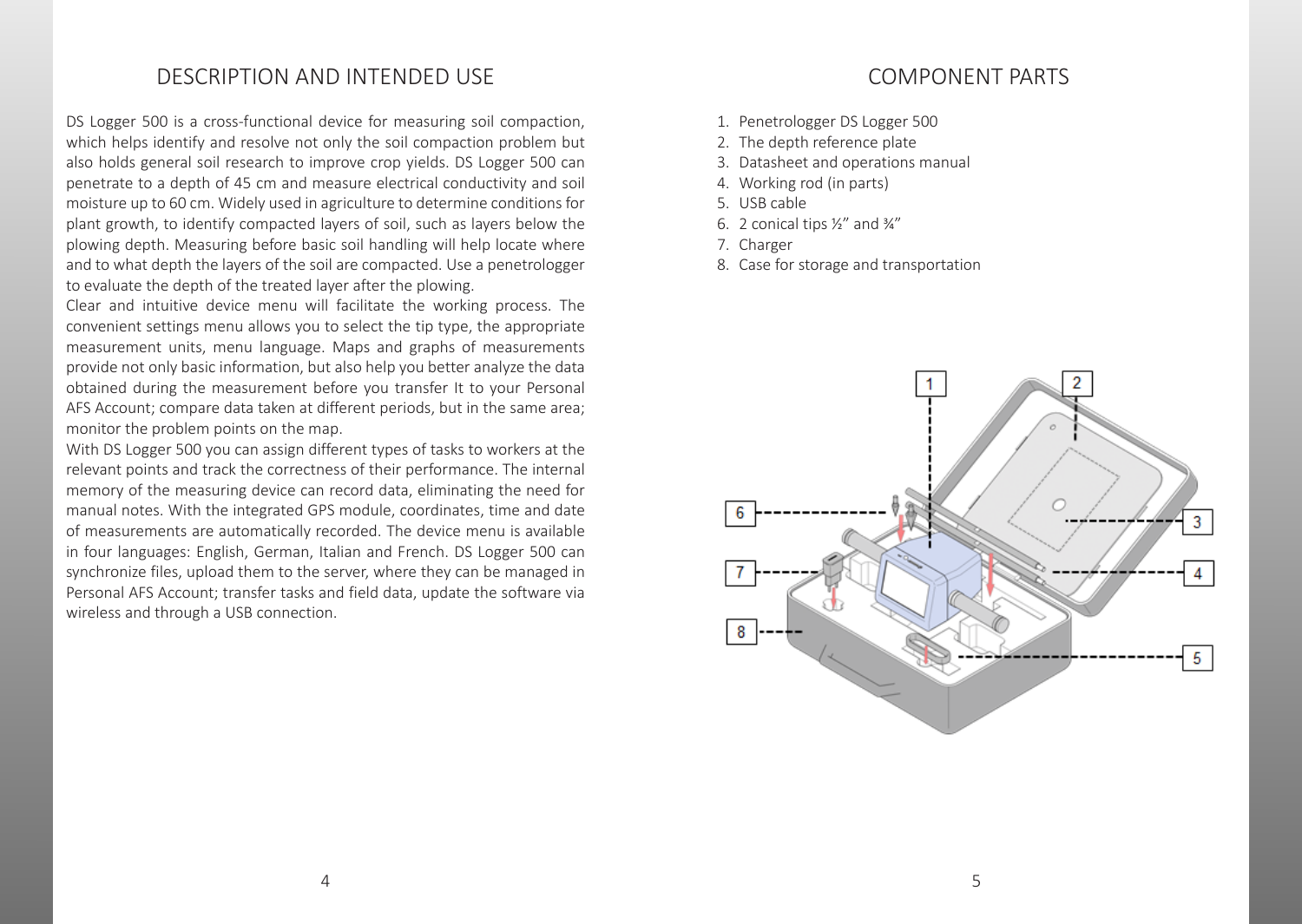| Model                                                | DS Logger 500                                                                           |
|------------------------------------------------------|-----------------------------------------------------------------------------------------|
| Device dimensions (WxHxD)                            | 406x170x105 mm                                                                          |
| Case dimensions (WxHxD)                              | 420x475x193 mm                                                                          |
| Device weight                                        | $1,5$ kg                                                                                |
| Weight (in case)                                     | $6,5$ kg                                                                                |
| Load cell                                            | accuracy grade % C2-C5                                                                  |
| Maximum loading weight                               | 200 kg                                                                                  |
| Display                                              | 5" resistive touchscreen LCD display                                                    |
| <b>Operating Temperature</b>                         | from $+5^{\circ}$ C to $+45^{\circ}$ C                                                  |
| <b>GSM</b>                                           | Quad-Band 850, 900, 1800, 1900 MHz                                                      |
| GPS                                                  | SBAS (WAAS, EGNOS, GAGAN, MSAS),<br>66 acquisition-channel GPS receiver<br>L1, C/A Code |
| Built-in memory                                      | up to 5000 measurements                                                                 |
| Built-in temperature and humidity<br>sensor accuracy | humidity ±3% (see note on page 7)<br>temperature: ±0.2°C                                |
| <b>Battery Life</b>                                  | 8000 mAh/ 10500 mAh (on request)                                                        |
| Charger                                              | 5V/2A                                                                                   |
| Device housing                                       | ABS plastic                                                                             |

# TECHNICAL SPECIFICATIONS TECHNICAL SPECIFICATIONS. PENETRATION

| Maximum loading weight    | 200 kg                                                                     |
|---------------------------|----------------------------------------------------------------------------|
| Units of measure          | index psi, kPa or kgf/cm <sup>2</sup>                                      |
| Measuring range           | from 0 to 6000 kPa; from 0 to 870 psi;<br>from 0 to 61 kgf/cm <sup>2</sup> |
| Maximum penetration depth | 45 cm                                                                      |
| Measurement step          | 2,5 cm                                                                     |
| Rod, tips                 | Stainless Steel                                                            |

Note: the accuracy of the humidity indicators of the built-in sensor can vary depending on the air temperature.

Humidity (%)

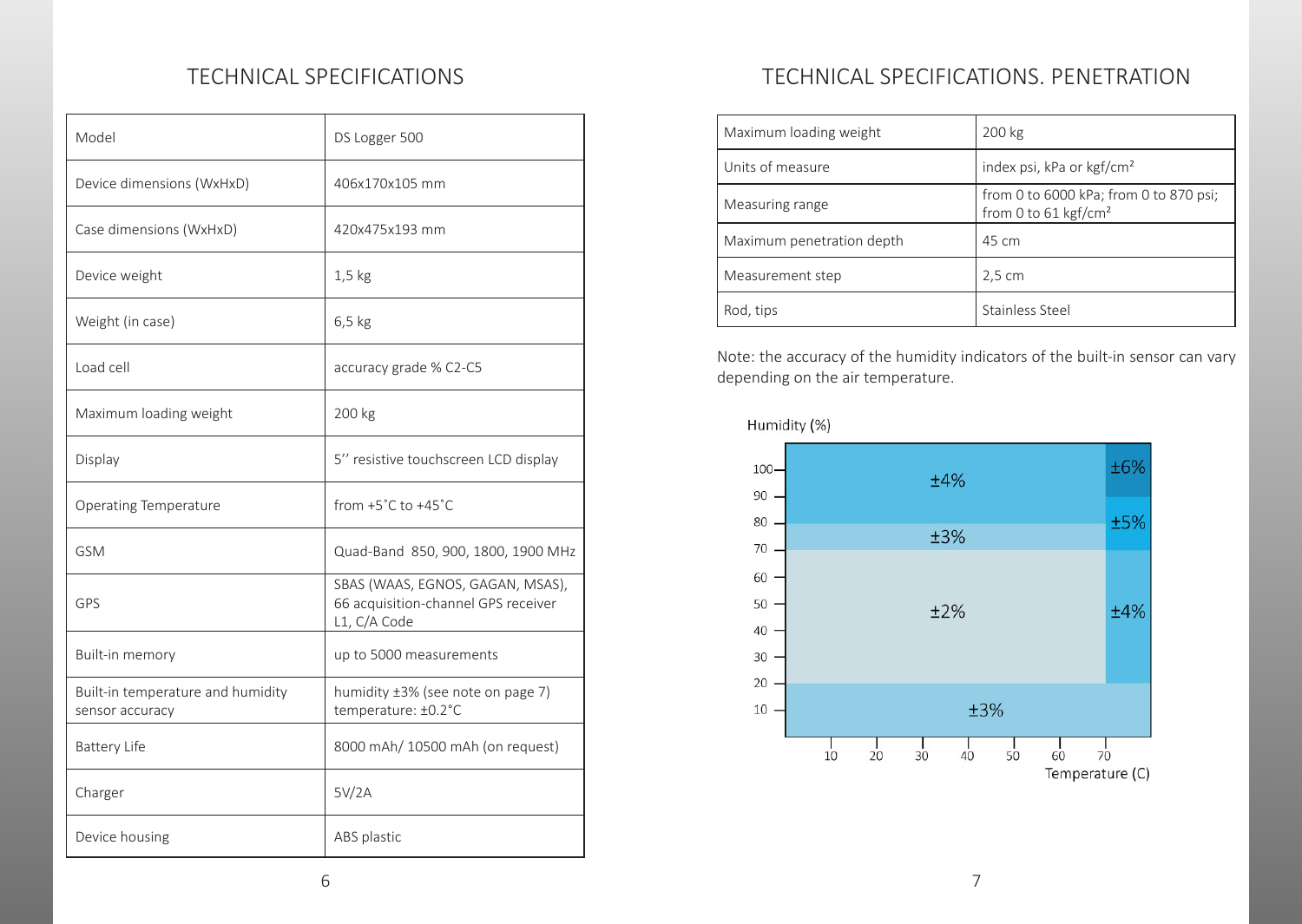# CARE AND MAINTENANCE SAFETY MEASURES

#### **Transportation terms:**

Transport the device and its additional parts in the case provided in the delivery kit, by any transport if the device is protected from atmospheric precipitation and high temperatures. Be careful when transporting, in order to avoid mechanical damages.

### **Storage conditions:**

Keep the device and its additional parts in the case provided in the delivery kit in ventilated areas. Avoid sudden temperature changes, it can lead to condensation inside the device and disrupt its performance in use.

# USAGE CONDITION

- Operating temperature from +5°C to +45°C;
- Relative humidity up to 85%;
- Atmospheric pressure from 84,0 to 106,7 kPa (630 800 mm Hg).

#### **Prohibited**

- Open the device housing and change the position of its elements;
- Work with the device in case of a malfunction.

### **Not recommended**

- Keep the device under direct sunlight and at high temperatures, in order to avoid overheating of individual device parts;
- Use the device in case of sharp temperature changes and high humidity; it can cause condensation inside the device.

### **Important**

- Avoid direct contact with water;
- Keep the device clean;
- Transport the device and its additional parts in the case provided in the delivery kit.

# **NOTE**

The manufacturer reserves the right to change the design and completion of the device. The pictures in the instructions and datasheet may differ from real construction and inscriptions on the penetrologger.